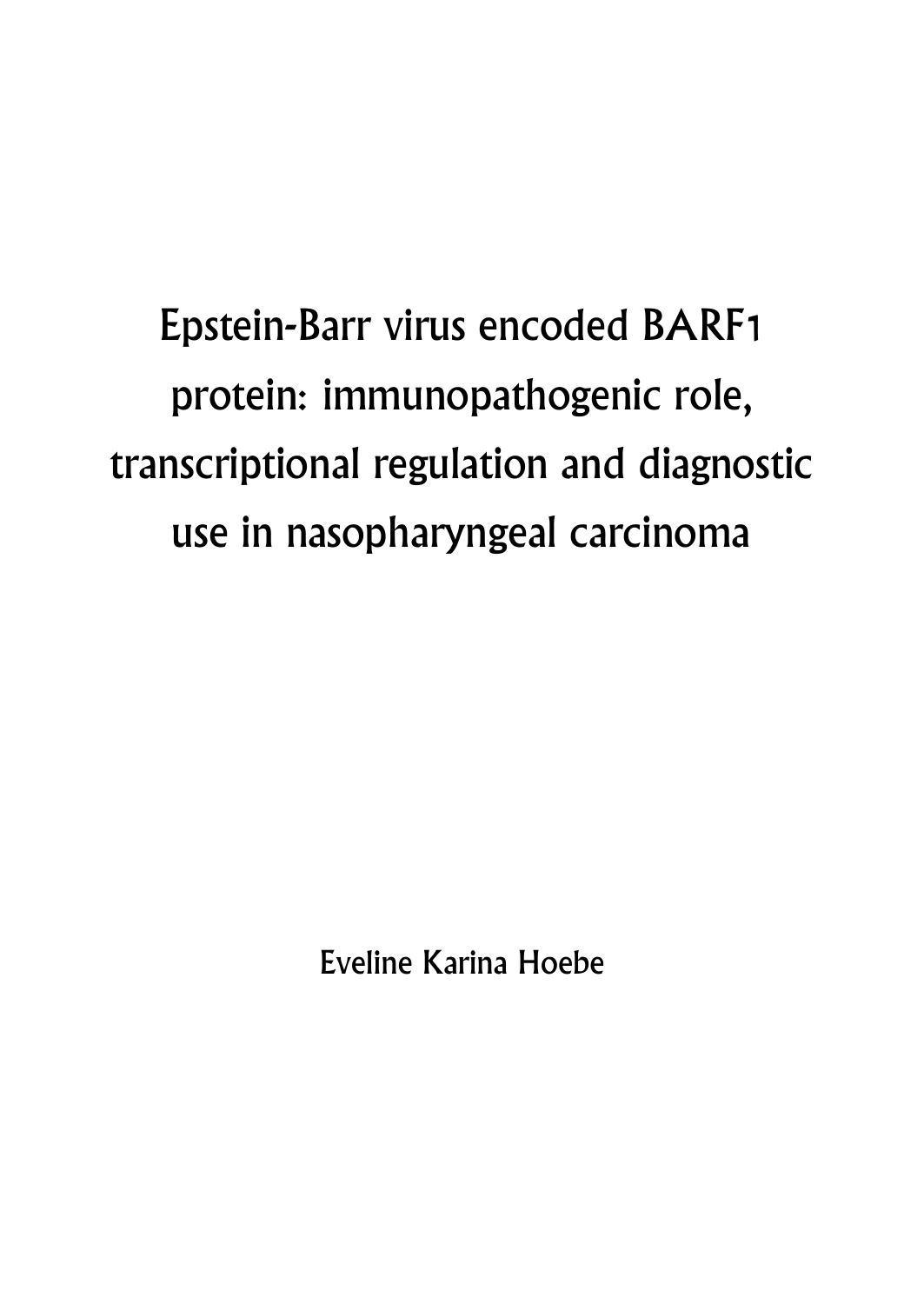The research presented in this thesis was performed at the Department of Pathology, VU University Medical Center, Amsterdam, The Netherlands and the McArdle Laboratory for Cancer Research, Department of Oncology, University of Wisconsin School of Medicine and Public Health, Madison, Wisconsin, USA. This work was financially supported by the KWF Dutch cancer Society under Grant 2007-3776.

| ISBN:         | 978-90-8891-860-5                                                    |
|---------------|----------------------------------------------------------------------|
| Copyright:    | ©2014 Eveline Hoebe                                                  |
| Cover design: | Eveline Hoebe                                                        |
| Cover photo:  | fotograaf: Martin Koek, location: South China Sea, Sarawak, Malaysia |
| Word clouds:  | www.tagxedo.com                                                      |
| Layout:       | Eveline Hoebe                                                        |
| Printed by:   | Proefschriftmaken.nl                                                 |
| Published by: | Uitgeverij BOXPress, s'-Hertogenbosch                                |

The printing of this thesis was financially supported by the KWF Dutch Cancer Society.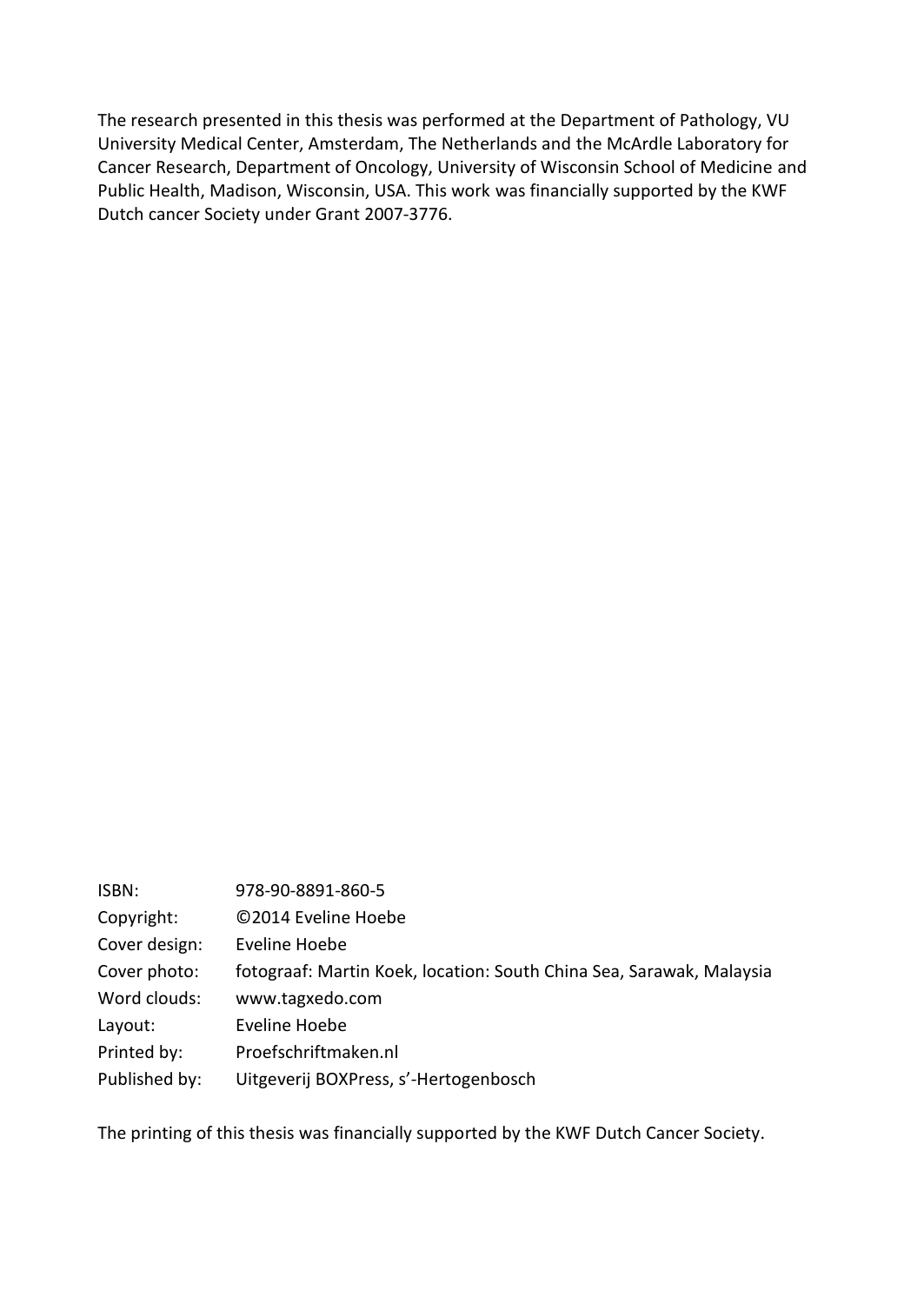## Epstein-Barr virus encoded BARF1 protein: immunopathogenic role, transcriptional regulation and diagnostic use in nasopharyngeal carcinoma

ACADEMISCH PROEFSCHRIFT

ter verkrijging van de graad Doctor aan de Vrije Universiteit Amsterdam, op gezag van de rector magnificus prof.dr. F.A. van der Duyn Schouten, in het openbaar te verdedigen ten overstaan van de promotiecommissie van de Faculteit der Geneeskunde op donderdag 8 mei 2014 om 11.45 uur in de aula van de universiteit, De Boelelaan 1105

door

**Eveline Karina Hoebe**

geboren te Alkmaar